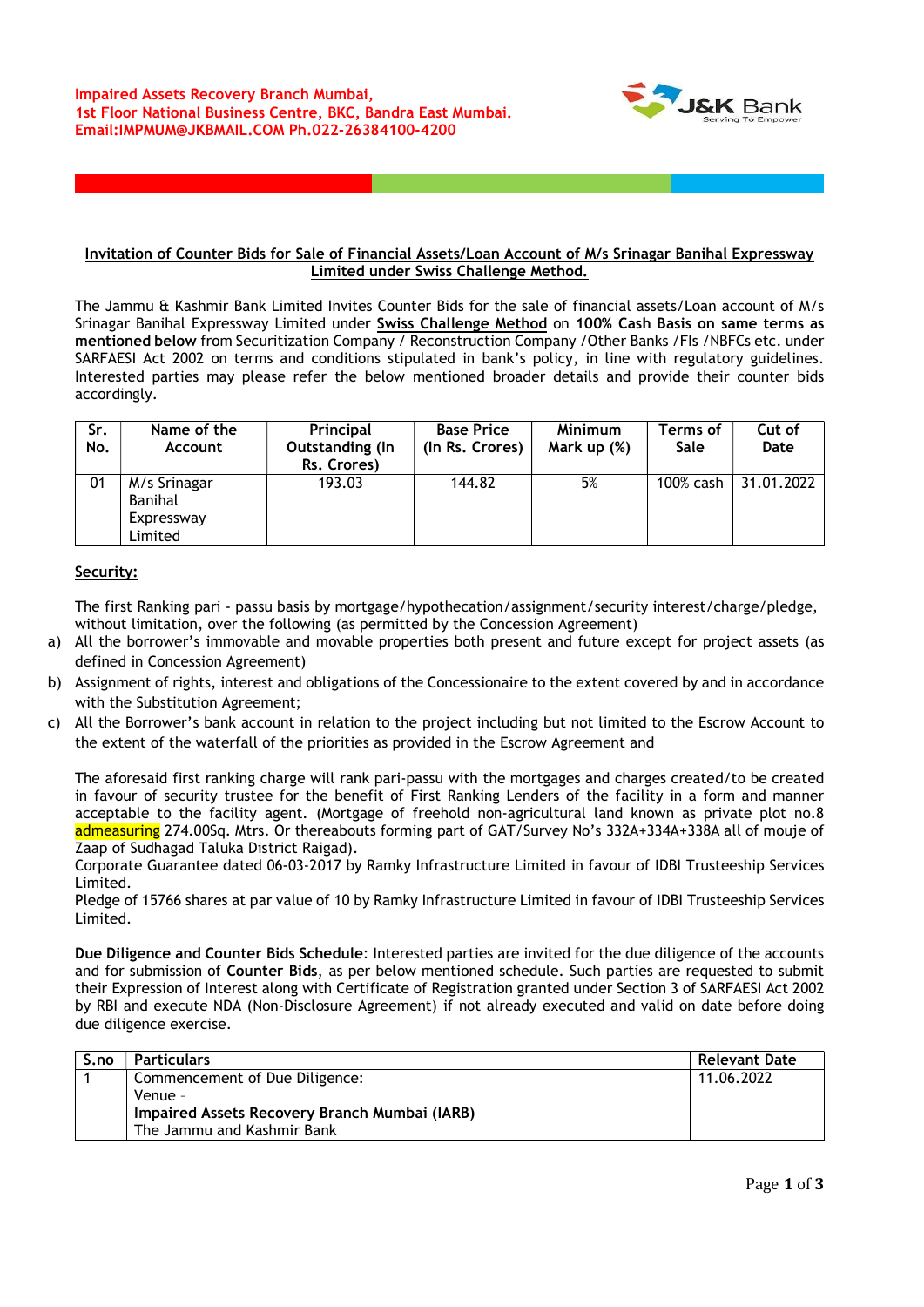

|          | First Floor, National Business Centre,                                                                                                                                                                                                 |                    |    |
|----------|----------------------------------------------------------------------------------------------------------------------------------------------------------------------------------------------------------------------------------------|--------------------|----|
|          | Bandra Kurla Complex, Bandra East,                                                                                                                                                                                                     |                    |    |
|          | Mumbai - 400 051.                                                                                                                                                                                                                      |                    |    |
|          | Ph:022-26384100, 022-26384200, 022-68112100                                                                                                                                                                                            |                    |    |
|          | Fax: 022-26566298                                                                                                                                                                                                                      |                    |    |
|          | E mail: impmum@jkbmail.com                                                                                                                                                                                                             |                    |    |
|          | Mobile Nos.                                                                                                                                                                                                                            |                    |    |
|          | Mr. Asif Masood - 9797831489                                                                                                                                                                                                           |                    |    |
|          | Last date of submission of Expression of Interest and Non-Disclosure Agreement:                                                                                                                                                        | 18.06.2022         |    |
|          | Completion of Due Diligence Exercise:                                                                                                                                                                                                  | 27.06.2022         |    |
| 4        | E-Bidding*:                                                                                                                                                                                                                            | 28.06.2022         |    |
|          | Interested bidders are invited to submit their bids through E-Auction. Bidders                                                                                                                                                         | 11:30<br>am        | to |
|          | participating in E-Auction shall be trained by the E-Auction Company for this                                                                                                                                                          | $12:30 \text{ pm}$ |    |
|          | purpose.                                                                                                                                                                                                                               |                    |    |
| <b>F</b> | $\mathcal{L}$ and the set of $\mathcal{D}$ and the set of the set of the set of the set of the set of the set of the set of the set of the set of the set of the set of the set of the set of the set of the set of the set of the set | 20.0132            |    |

5 Completion of Documentation Formalities and payment to be made: 29.06.2022 \*The e-bidding timing will be from 11.30 am to12.30 pm, with unlimited extension of 5 minutes at an incremental amount (Bid Multiplier) of Rs.7.25 crores in case of Inter- se bidding. Starting amount for the counter bid will be Rs. 152.07 crores (which is 5% mark up on the base bid)

## Other Terms and Conditions:

- The broad contours of the Swiss Challenge Method would be followed as under:
	- $\triangleright$  The Bank shall publicly call for counter bids from other prospective buyers, with a base price of Rs. 144.82 crores by the Anchor Bidder.
	- $\triangleright$  If no counter bid crossed the minimum specified mark-up, the base-bid becomes the winning bid.
	- $\triangleright$  If counter bid(s) cross the minimum specified mark-up, the highest counter bid becomes the challenger bid. The investor who provided the base-bid (Anchor Bidder) is then invited to match the challenger bid. If the investor who provided the base-bid either matches the challenger bid or bids higher than the challenger bid, such bid shall become the winning bid; else, the challenger bid shall be the winning bid.
- On the date of auction viz.,28.06.2022, the bidders will be participating in inter- se bidding during the time of auction i.e. 11:30 am to 12:30 pm through e- auction site with auto extension of five minutes till auction is concluded. The bidders will be allowed to improve their bid by Rs. 7.25 crores (Bid Multiplier). The successful bidder will be duly informed.
- Intending bidders who have confirmed their participation in bidding process along with proper authorization will be provided with user id and password by the service provider which should be used in the e-auction proceedings including submission of Bids. The user id and password will be provided in the email id from which Expression of Interest is received which will be treated as registered email id of the Bidder.
- Successful Bidder to give a notarized affidavit that they are in no way connected to or acting on behalf of or in concert or on behalf of the above account or its promoters, including promoter's family, as per section 29A and other provisions of insolvency and bankruptcy code 2016 (IBC-2016) and amendment thereon.
- Bid validity to be limited to a maximum period of 7 days. Any extension thereafter should be by way of mutual consent of the Bank and intending Buyer. Ceteris paribus (all other things being equal), the order of preference to sell the asset shall be as follows: i). The SC/RC which has already acquired highest significant stake; ii). The original bidder and iii) The highest bidder during the counter bidding process.
- The bank shall have right to reject any/all the offers without assigning any reason.